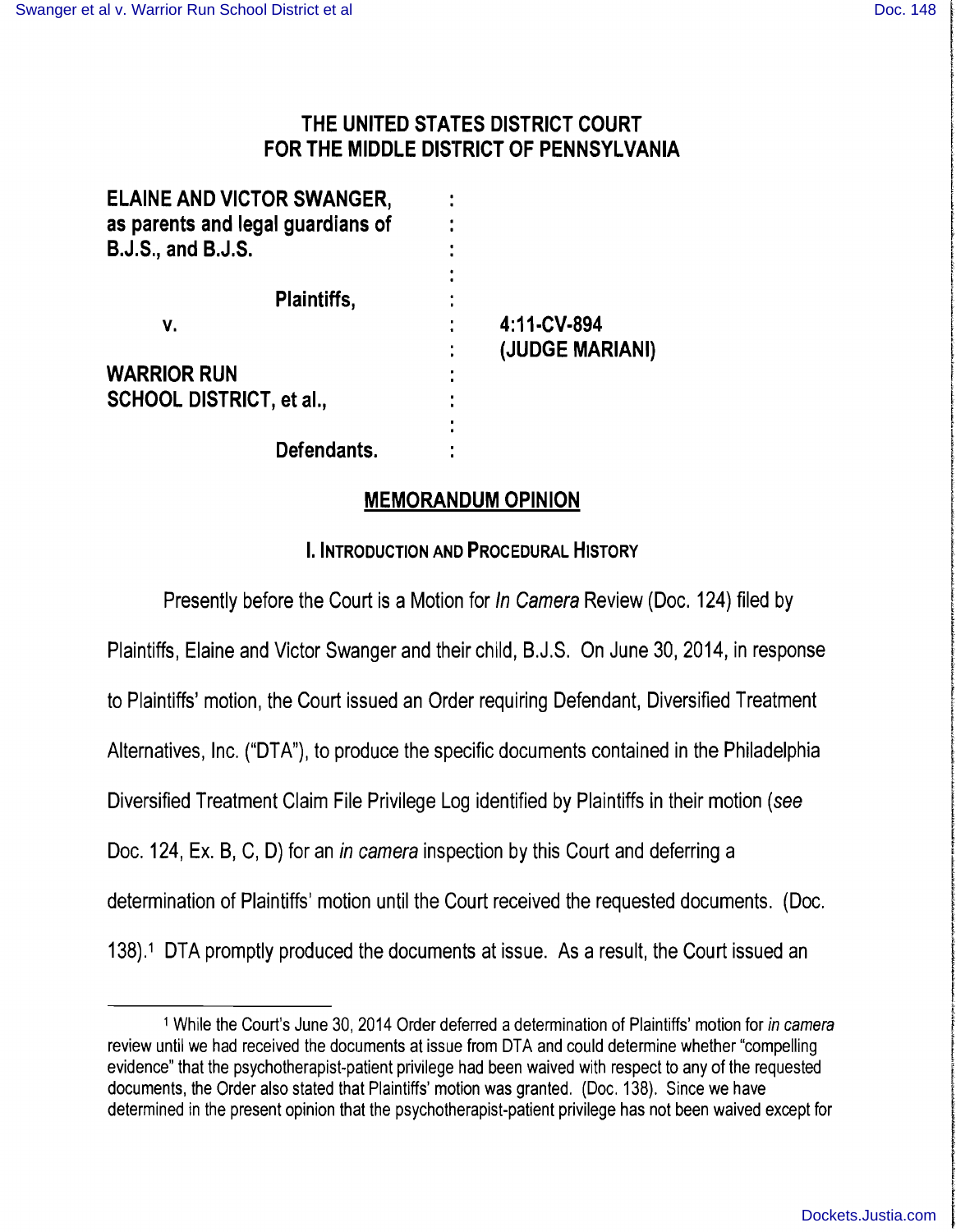Order confirming that the information outlined by DTA in the Privilege Log accurately reflected the contents of the records, but requesting supplemental briefs by the parties detailing whether any of the documents were subject to any confidentiality protections or privileges under federal or state statute or at common law, other than the psychotherapistpatient privilege provided under 42 PA. CONS. STAT. ANN § 5944, and how any, or all, of the documents were, or were not, relevant to Plaintiffs' claims. (Doc. 144).

Plaintiffs' motion for in camera review enumerated specific documents, or categories of documents, listed in the Philadelphia Diversified Treatment Claim File Privilege Log. Specifically, Plaintiffs requested the listed (1) Psychological Evaluations, Psychiatric Evaluations, Neuropsychological Assessments, and Psychological/Psychiatric Evaluations, arguing that "at the very least, these documents contain non-privileged portions as determined with respect to the October 25, 2010 Psychological Evaluation"; (2) Case Notes and Summaries, claiming that these documents "would largely contain information other than communications between Defendant Mattison and his psychiatrist, such as opinions, observations, or diagnosis, which is not protected by the [psychotherapist-patient] privilege"; and (3) an email from Erik Cummings to Karen Bloom, because "the document is not likely to contain communications between Defendant Mattison and his psychiatrist and therefore not protected by the privilege." (Doc. 125, at 4).

portions of the October 25, 2010 psychological evaluation and further that the documents in question are protected from disclosure under the Mental Health Procedures Act, our Order is vacated to the extent that it indicated that Plaintiffs' motion (Doc. 124) was granted.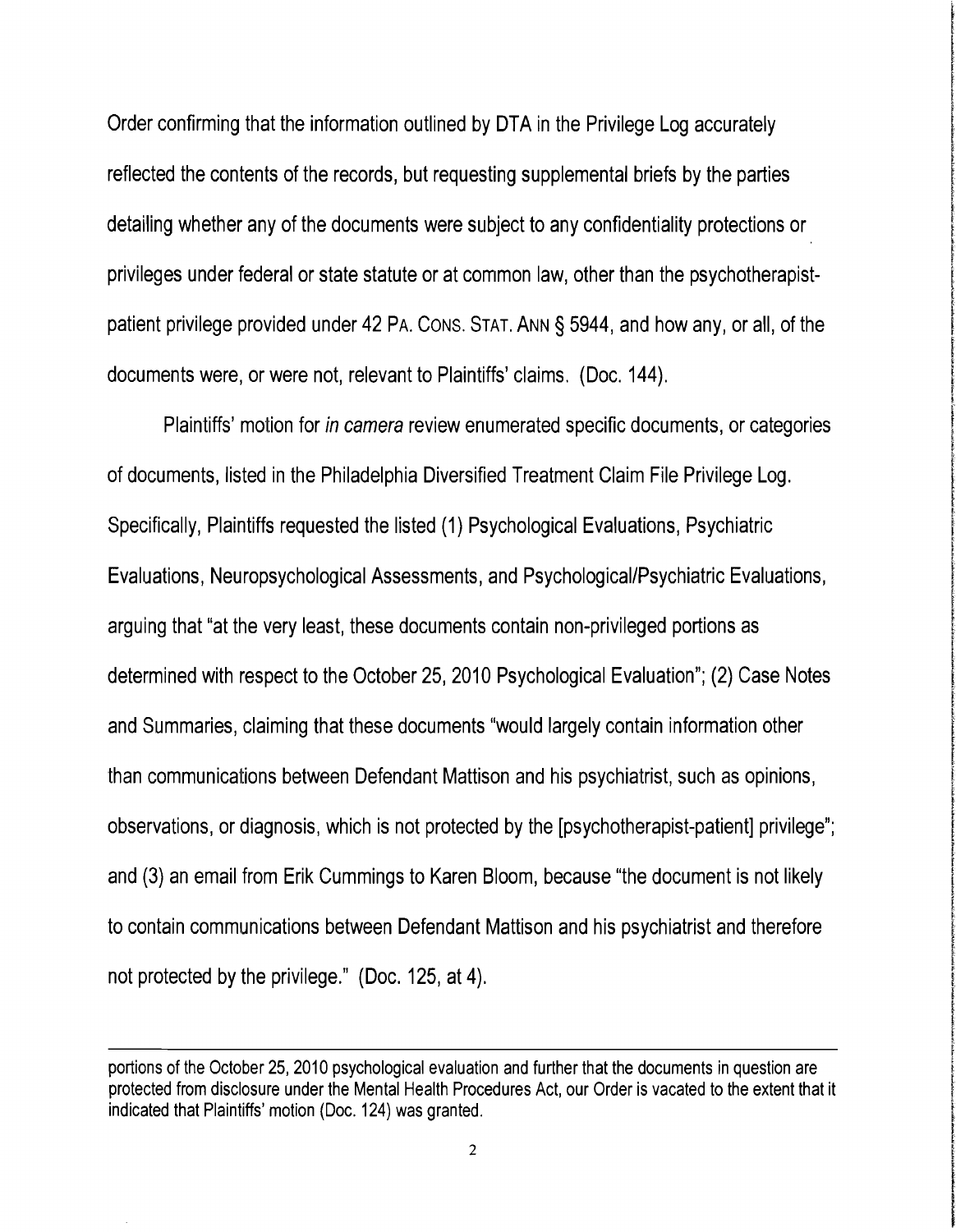As we previously stated in the Court's Memorandum Opinion denying Plaintiffs' Motion for Reconsideration of our March 17, 2014 Order (Doc. 120), a psychotherapist may not invoke the federal psychotherapist-patient privilege on behalf of his or her patient. However, while DTA alone may not invoke this privilege on behalf of Mattison, absent a waiver by Mattison or a decision by this Court that one of more of the documents at issue, or portions of those documents, are not protected by the psychotherapist-patient privilege or any other applicable federal or state statute or at common law, DTA has a legal and ethical duty to deny the Swangers access to the requested documents listed within the Privilege Log. It is undisputed that Mattison never signed a written waiver releasing any treatment records or documents in DTA's possession to Plaintiffs. Therefore, the issues before this Court are what protections, if any, apply to the requested documents and whether Mattison can be deemed to have waived by implication those protections with respect to some, or all, of his treatment records. For the reasons that follow, we have determined that all of the documents requested by Plaintiffs are protected from disclosure by the psychotherapistpatient privilege and/or the Mental Health Procedures Act and that Mattison did not waive any privilege such as to compel DTA to provide Plaintiffs with any of the requested documents. Accordingly, we will deny Plaintiffs' motion for in camera review.

#### II. ANALYSIS

As athreshold issue, the Court is governed by Federal Rule of Evidence 501 which provides that: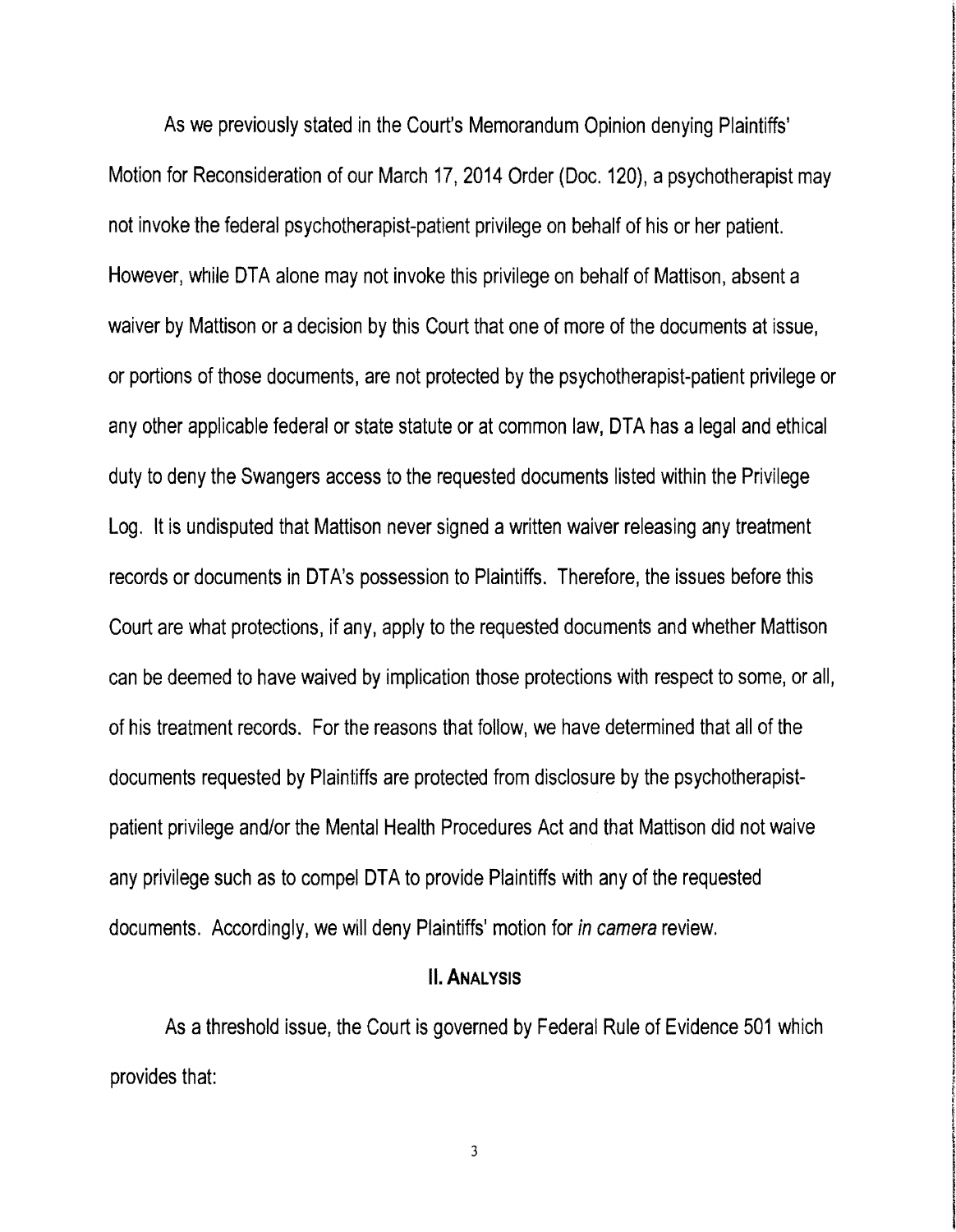The common law  $-$  as interpreted by United States courts in the light of reason and experience  $-$  governs a claim of privilege unless any of the following provides otherwise: the United States Constitution; a federal statute; or rules prescribed by the Supreme Court.

But in a civil case, state law governs privilege regarding a claim or defense for which state law supplies the rule of decision.

FED. R. EVID. 501. Consequently, while federal law recognizes a psychotherapist-patient privilege, see Jaffee v. Redmond, 518 U.S. 1,116 S.Ct. 1923, 135 L.Ed.2d 337 (1996), the extent and specific contours of this established privilege are dictated by Pennsylvania law,

subject to the Supreme Court's delineation that the alleged privileged communications were

made (1) confidentially, (2) between a licensed psychotherapist and her patient, and (3) in

the course of diagnosis or treatment, id. at 15. In light of these requirements, the Supreme

Court also expressly rejected the necessity of a balancing analysis of the evidentiary need

for disclosure of the psychotherapist-patient communications against the patient's privacy

interests. *Id.* at 7, 17.

## A. Psychotherapist·Patient Privilege Under 42 PA. CONS. STAT. ANN. § 5944

In the Commonwealth of Pennsylvania, the psychotherapist-patient privilege statute

provides that:

No psychiatrist or person who has been licensed under the act of March 23, 1972 (P.L. 136, No. 52), to practice psychology shall be, without the written consent of his client, examined in any civil or criminal matter as to any information acquired in the course of his professional services in behalf of such client. The confidential relations and communications between a psychologist or psychiatrist and his client shall be on the same basis as those provided or prescribed by law between an attorney and client.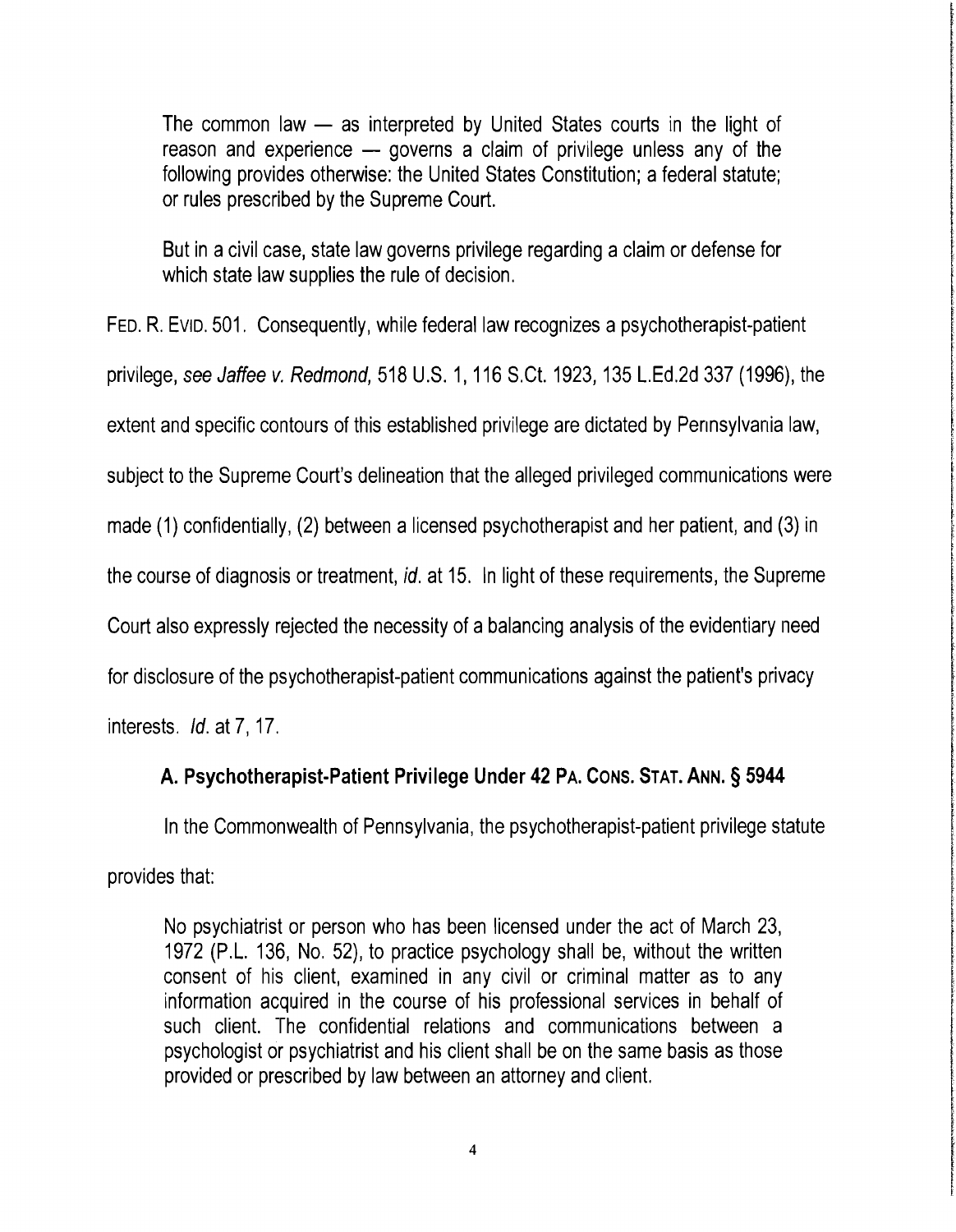42 PA. CONS. STAT. ANN. §5944.

While exceptions exist to the patient-psychotherapist privilege, "[t]he law in

[PennsylvaniaJ makes clear that the privilege accorded confidential communications

between the client and the psychotherapist must prevail under most circumstances." Com.

V. Simmons, 719 A.2d 336, 341 (Pa. Super. ct. 1998). Cf. Jaffee, 518 U.S. at 18 n.19

("Although it would be premature to speculate about most future developments in the

federal psychotherapist privilege, we do not doubt that there are situations in which the

privilege must give way, for example, if aserious threat of harm to the patient or to others

can be averted only by means of a disclosure by the therapist").<sup>2</sup> Pennsylvania Courts

therefore look at several factors in determining what information contained in the psychiatric

reports is protected by the psychotherapist-patient privilege.

[IJt is clear that the privilege is designed to protect confidential communications made and information given by the client to the psychotherapist in the course of treatment. The psychiatric file is imbued with the privilege because it might contain such confidential information. However,

Perry v. City of New Haven, 2012 WL 3887061, at \*2 (D. Conn. Sept. 6, 2012).

<sup>&</sup>lt;sup>2</sup> For example, the psychotherapist-patient privilege:

<sup>[</sup>D]oes not extend to information regarding the occurrence of treatment, including "whether a psychotherapist treated [him], the dates of such treatment, and the length of treatment on each date." United States v. Sturman, No. 96 CR. 318, 1998 WL 126066, at \*4 n. 6 (S.D.N.Y. Mar. 20, 1998). See also Jackson *v.* Chubb Corp., 193 F.R.D. 216, 219 n. 4 (D.N.J. 2000) (identity of health care provider and dates of treatment not privileged); Vanderbilt *v.* Town of Chilmark, 174 F.R.D. 225, 230 (D. Mass. 1997) ("Facts regarding the very occurrence of psychotherapy, such as the dates of treatment, are not privileged.").

Here, while the Swangers may be entitled to this category of basic information, they have not stated a desire or need for such disclosure to the extent that they do not already have the information. Furthermore, there is no indication that "a serious threat of harm to the patient or to others can be averted only by means of adisclosure by the therapist", as suggested would be necessary by the Supreme Court, see Jaffee, 518 U.S. at 18 n.19.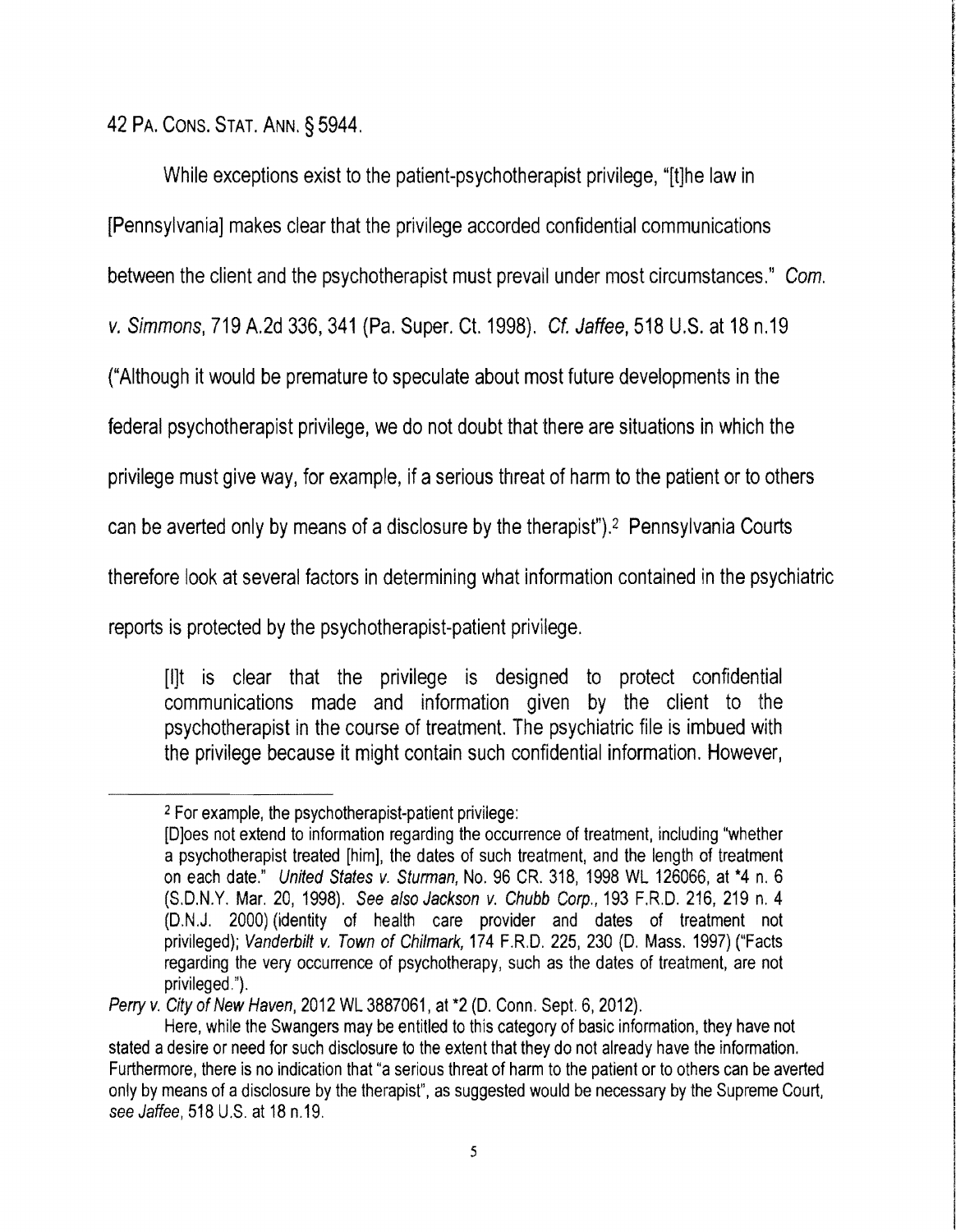the privilege is not designed to specifically protect the psychotherapist's own opinion, observations, diagnosis, or treatment alternatives particularly when such information finds its way beyond the client's personal file. While such information may be protected from disclosure by some other privilege, we decide that the § 5944 privilege is designed to protect disclosures made by the client. Having said this, we need to look to the precise nature of the files [the treatment facility] seeks to protect, and their actual role in the treatment process.

Simmons, 719 A.2d at 341. Plaintiffs rely on this well-established case law in Pennsylvania, and state that "the psychiatric-patient privilege is a testimonial privilege that does not protect opinions, observations or diagnoses", to assert that certain documents listed in the Philadelphia Diversified Treatment Claim File Privilege Log are not subject to the asserted privilege. (Doc. 125, at 2). This statement seemingly concedes that certain documents, or portions thereof, are privileged to the extent they contain confidential communications made, and information given, by Mattison to his psychotherapist(s) in the course of his treatment.

Of critical importance, the Psychological Evaluations, Psychiatric Evaluations,

Neuropsychological Assessments, and Psychological/Psychiatric Evaluations, as well as the case notes and summaries produced by DTA were beyond any serious doubt completed in the course of diagnosis or treatment. And, while the case law indicates that the opinions, observations, diagnosis, and treatment alternatives outlined by the psychotherapists who interviewed and spoke with Mattison during his treatment at DTA may not be privileged under Section 5944, such documents, and the information contained therein, as well as all other documents Plaintiffs request be reviewed in camera by this Court, are nevertheless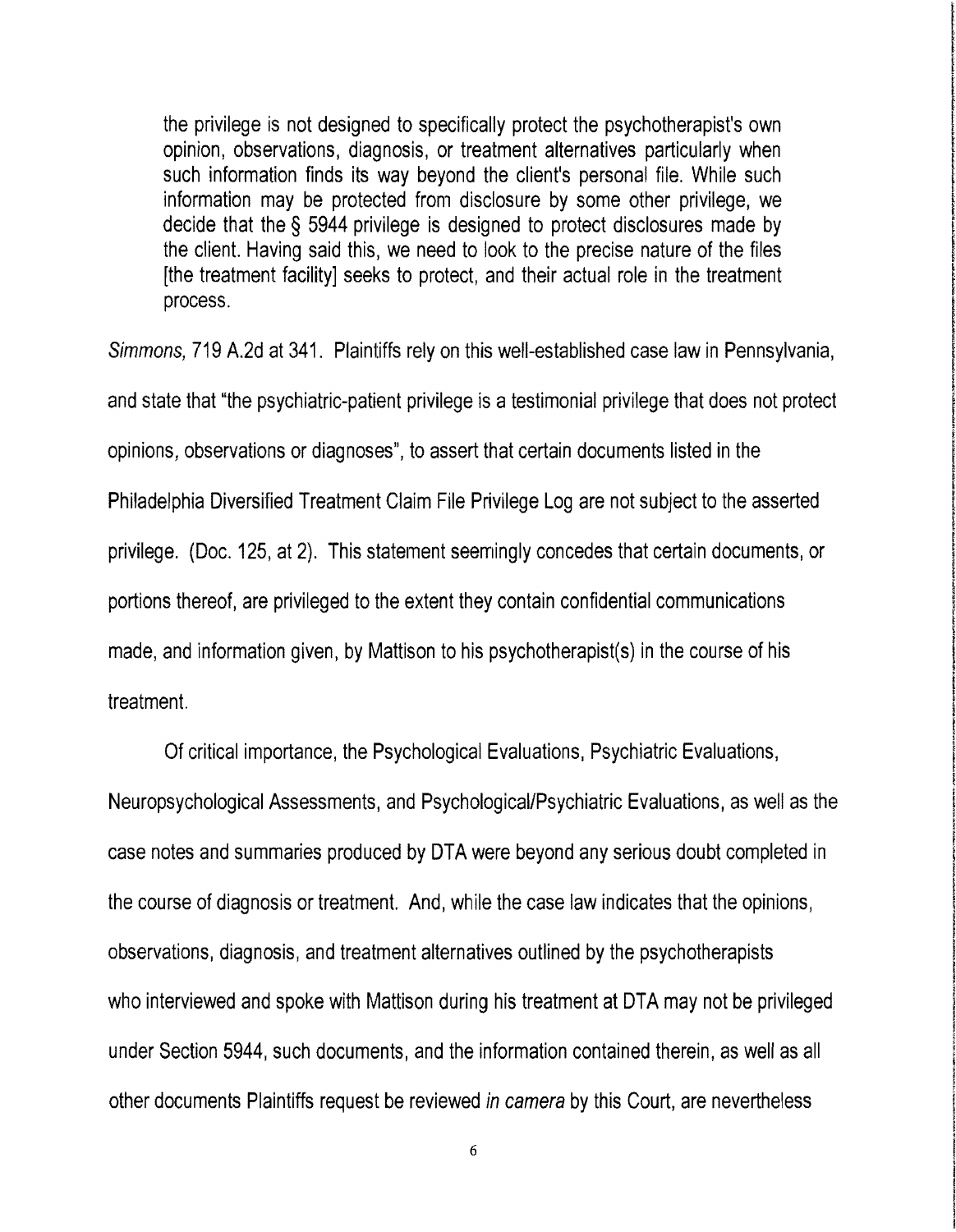entirely protected from disclosure by a different privilege, specifically, the Mental Health Procedures Act, 50 P.S. § 7101, et seq.3

## **B. Protection Under The Mental Health Procedures Act**

In Defendants DTA and Alvin Weaver's supplemental brief, Defendants argue that

"even if this Court finds that the documents are not protected by the psychotherapist-patient

privilege, they are still protected from disclosure under the [Mental Health Procedures Act]".

(Doc. 145, at 12).

The Mental Health Procedures Act ("MHPA") "establishes rights and procedures for

all involuntary treatment of mentally ill persons, whether inpatient or outpatient, and for all

voluntary inpatient treatment of mentally ill persons." 50 P.S. § 7103. The MHPA provides

broad protection for the confidentiality of records, specifically:

All documents concerning persons in treatment shall be kept confidential and, without the person's written consent, may not be released or their contents disclosed to anyone except:

(1) those engaged in providing treatment for the person;

(2) the county administrator, pursuant to section 110;

(3) a court in the course of legal proceedings authorized by this act; and (4) pursuant to Federal rules, statutes and regulations governing disclosure of patient information where treatment is undertaken in a Federal agency. In no event, however, shall privileged communications, whether written or oral, be disclosed to anyone without such written consent.

<sup>3</sup> To the extent that Plaintiffs argue that all, or part, of the Psychological Evaluations, Psychiatric Evaluations, Neuropsychological Assessments, and Psychological/Psychiatric Evaluations have been waived due to DTA's disclosure of the October 25, 2010 report, we refer back to the Court's initial determination in its March 17, 2014 and June 3,2014 Orders (Docs. 109, 120) in which we strictly limited any waiver of the privilege to the October 25 Psychological Evaluation, and only to the extent to which the information in the evaluation pertained to historical information that was also addressed in Mattison's prior deposition testimony; as well as the fact that DTA alone could not waive the privilege absent a waiver by Mattison.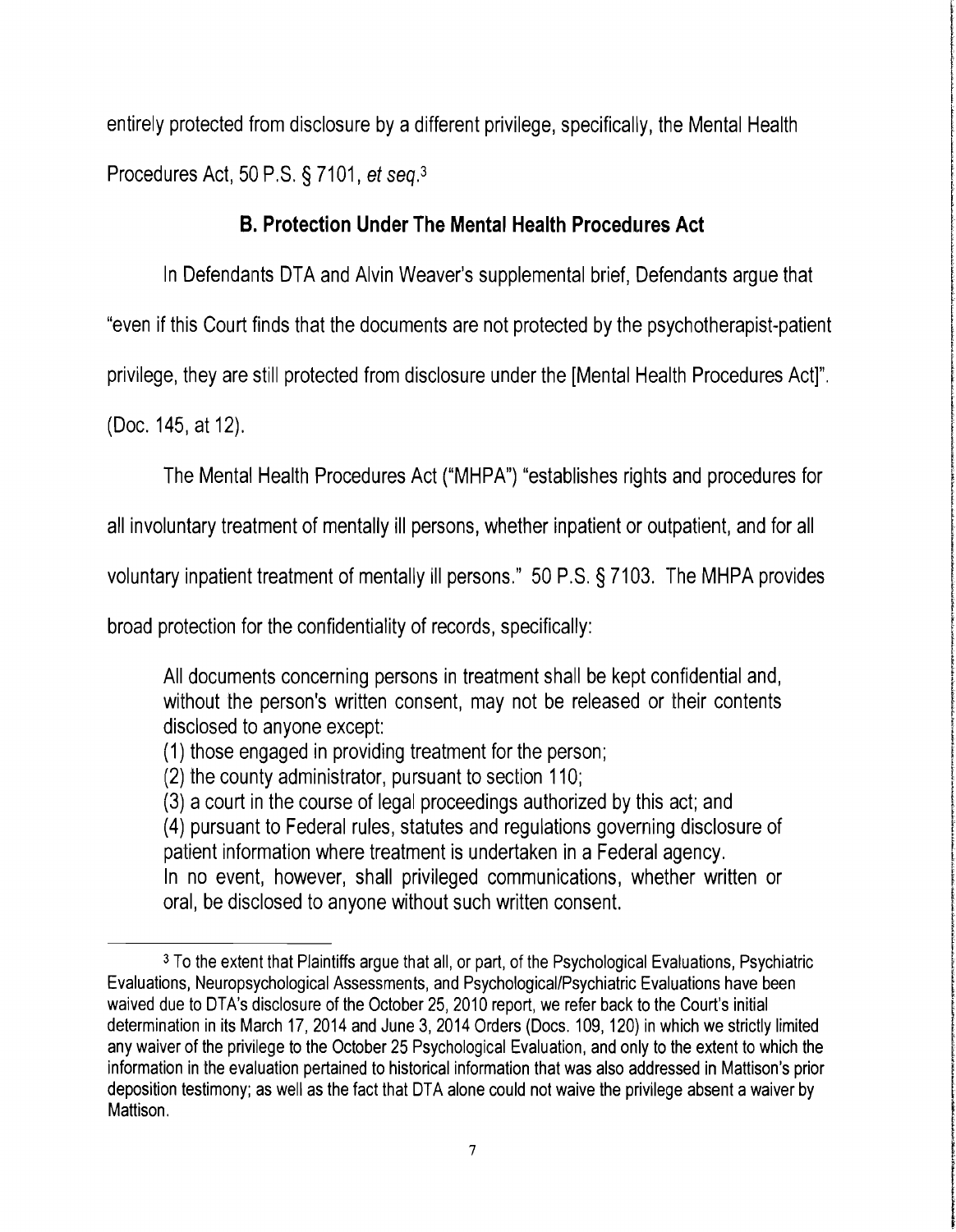50 P.S. § 7111 (a). See also Hahnemann Univ. Hosp. v. Edgar, 74 F.3d 456, 465 (3d Cir. 1996)("[U]nlike conventional privileges that apply only to certain communications, section 111 of the MHPA creates a much broader protection, forbidding the disclosure of any document 'concerning persons in treatment' regardless of the contents of that document. '}(emphasis in original); Zane v. Friends Hosp., 836 A.2d 25, 32 (Pa. 2003)(Section 7111 "applies to all documents regarding one's treatment, not just medical records.")(emphasis in original). The Act therefore creates "an absolute confidentiality privilege against the disclosure of documents that 'concern persons in treatment.'" Hahnemann, 74 F.3d at 465. "All documents relating to a person in treatment are confidential unless one of the statutory exceptions applies or the patient has consented in writing to the release of the documents." Christy ex rel. Christy v. Wordsworth-at-Shawnee, 749 A.2d 557, 559-560 (Pa. Cmwlth. 2000)(citing Johnsonbaugh v. Dep't of Public Welfare, 665 A.2d 20 (Pa. Cmwlth. 1995), aff'd, 701 A.2d 1357 (Pa. 1997)). "In fact, with the exception of cases in which the statutory privilege has been waived by the patient, it seems that a Pennsylvania court has found in only one case that the protection conferred by section 7111 of the MHPA should give way."4 Hahnemann, 74 F.3d at 464. Plaintiff properly does not attempt to argue that one of the four statutory exceptions listed in 50

<sup>4</sup> The exception is not relevant to the present case. In the case discussed in Hahnemann, "the [Pennsylvania Superior Court] essentially held that a therapist who learns of child abuse during therapy and is compelled to testify at acriminal trial will not be permitted to invoke the MHPA confidentiality privilege, given the competing statutory interests in the reporting of child abuse, and the statutory immunity from suit granted to those making such reports." Hahnemann, 74 F.3d at 464.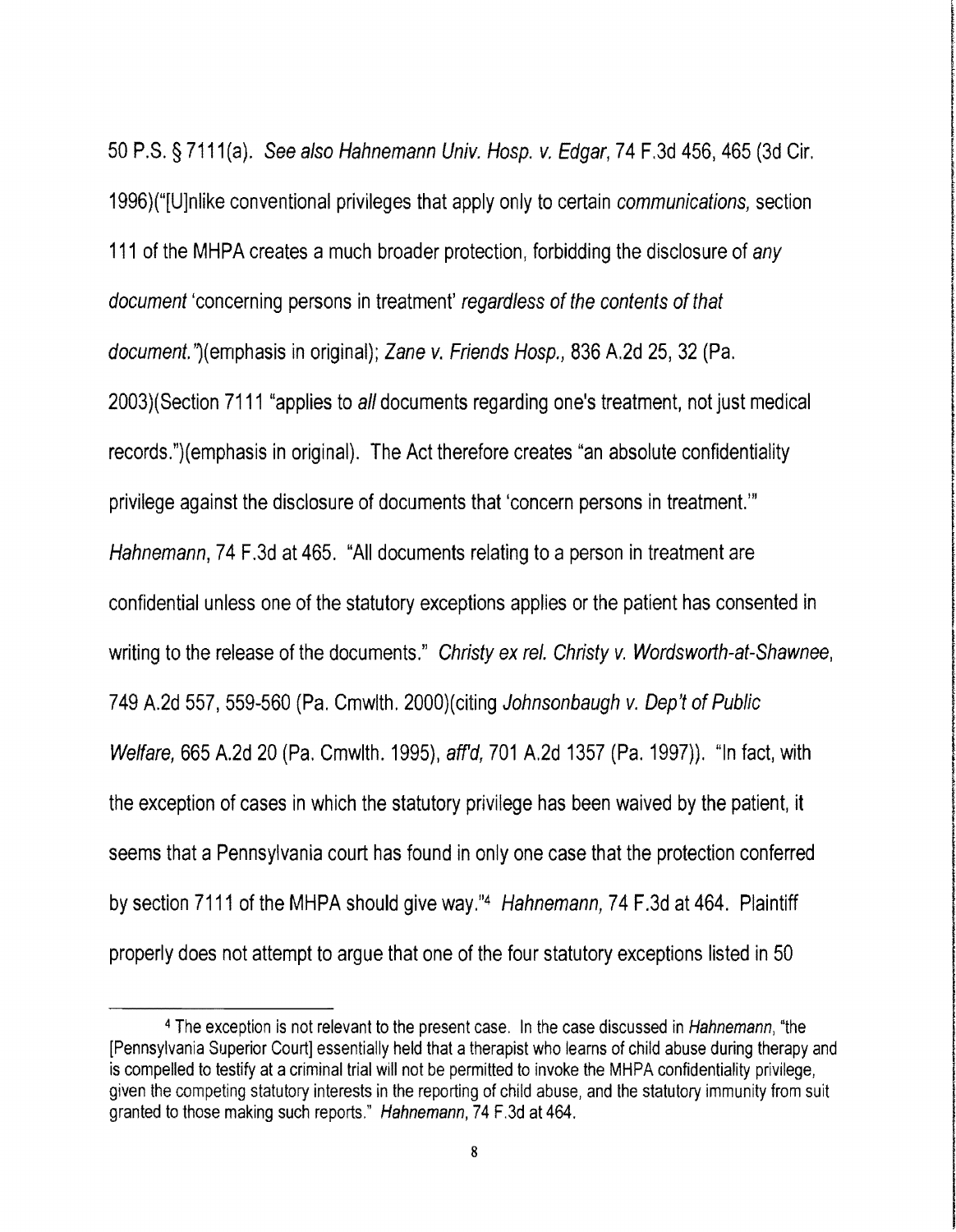P.S. § 7111(a) is applicable here<sup>5</sup>, and it is undisputed that Mattison did not consent in writing to the release of the documents. Therefore, the only issue is whether Mattison can be deemed to have waived by implication the protections of the MHPA.

Plaintiffs briefly address § 7111, arguing that Mattison waived his privilege of confidentiality by (1) testifying "in detail about his treatment at DTA, his sexually inappropriate behavior not only with [Plaintiff] BJS but with prior special education students and children in and outside of school"; (2) not asserting "any privilege of confidentiality when he testified at his deposition or in his criminal hearing"; (3) not contesting "the Court's finding that he waived the psychotherapist-patient privilege by producing Anderson's [October 25, 2010] report"; (4) not asserting any privilege of confidentiality when the Manifestation Deterrnination Review ... was read into the record during the deposition of DTA employee Shelly Diggan"; and (5) placing his own mental state at issue. (Doc. 147, at 8).

The Court has previously addressed several of Plaintiffs' arguments in prior Opinions and Orders, and need not do so again in detail. With respect to Anderson's report, the Court did not find, as Plaintiffs' repeatedly contend in each of their briefs submitted to this Court since March, 2014, that Mattison "waived the psychotherapist-patient privilege by producing Anderson's [October 25, 2010] report." Rather, the Court held that the "erroneous" disclosure of the October, 2010 Psychological Evaluation amounted to an admission of a failure to assert the psychologist/psychiatrist-patient privilege as to this

<sup>5</sup> To the extent that Plaintiffs were to argue that the third exception is applicable in this case, that exception has been strictly construed by Pennsylvania courts to only include involuntary and voluntary mental health commitment proceedings. Com. v. Moyer, 595 A.2d 1177, 1179 (Pa. Super. 1991).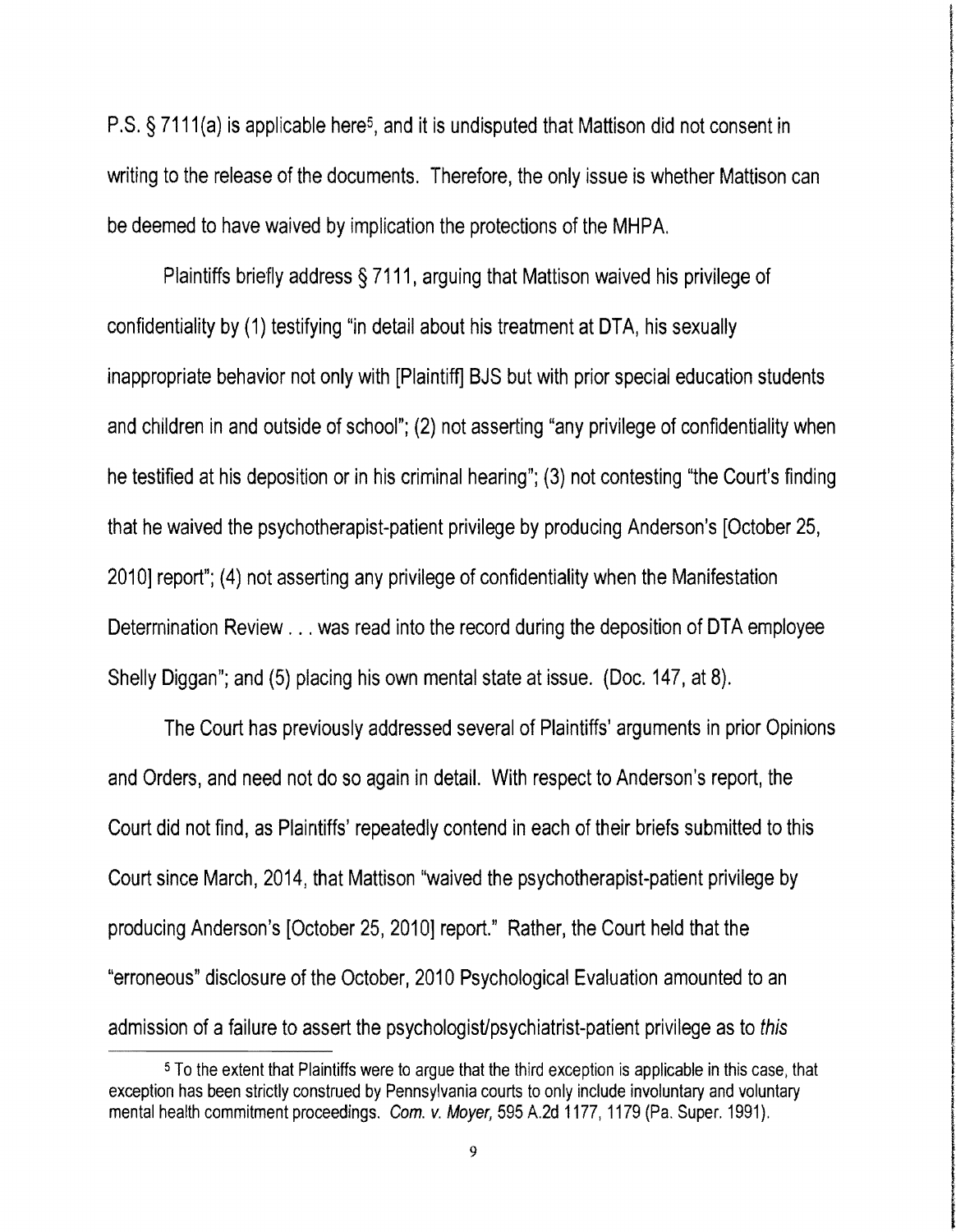document and that Mattison's prior deposition testimony addressed most, if not all, of the <br>historical information found in the evaluation at issue. (Doc. 109). The Court specifically identified portions of the evaluation that addressed Mattison's treatment as to which the privilege had not been waived and stated that these portions remained privileged. Id. Our narrow finding renders Plaintiffs' argument that Defendants' failure to contest this ruling somehow indicates that Mattison generally waived his privilege completely unavailing.

**International Contemporary Contemporary** 

li Abrahamperana di Maria

**Irakan di Kabupaten**<br>Irakan

Plaintiffs heavily rely on the Superior Court of Pennsylvania's decision in Sprague v. Walter, wherein the Court found that the admission into evidence of a defendant's confidential medical and psychiatric records in a libel action against the defendant and the newspaper that employed him was proper. Sprague v. Walter, 656 A.2d 890 (Pa. Super. Ct. 1995). However, such reliance is inapposite given the facts of the present case. Plaintiffs seemingly cite Sprague for two propositions: (1) Mattison's testimony, "in detail" at his deposition, is somehow similar to that of the defendant in Sprague, and constitutes a waiver of the confidential documents; and (2) by not asserting the privilege of confidentiality during his discovery deposition, he waived the privilege. (See Doc. 147, at 7-8).

In Sprague, the Court rejected Defendant's argument that he had only testified "as to basic general information about his treatment" and therefore not waived the privilege, finding that the defendant "testified at a discovery deposition related to the instant case, about the various medical/psychiatric treatments he had received from the age of ten through 1979... [and] the record shows that [Defendant] testified at some length during his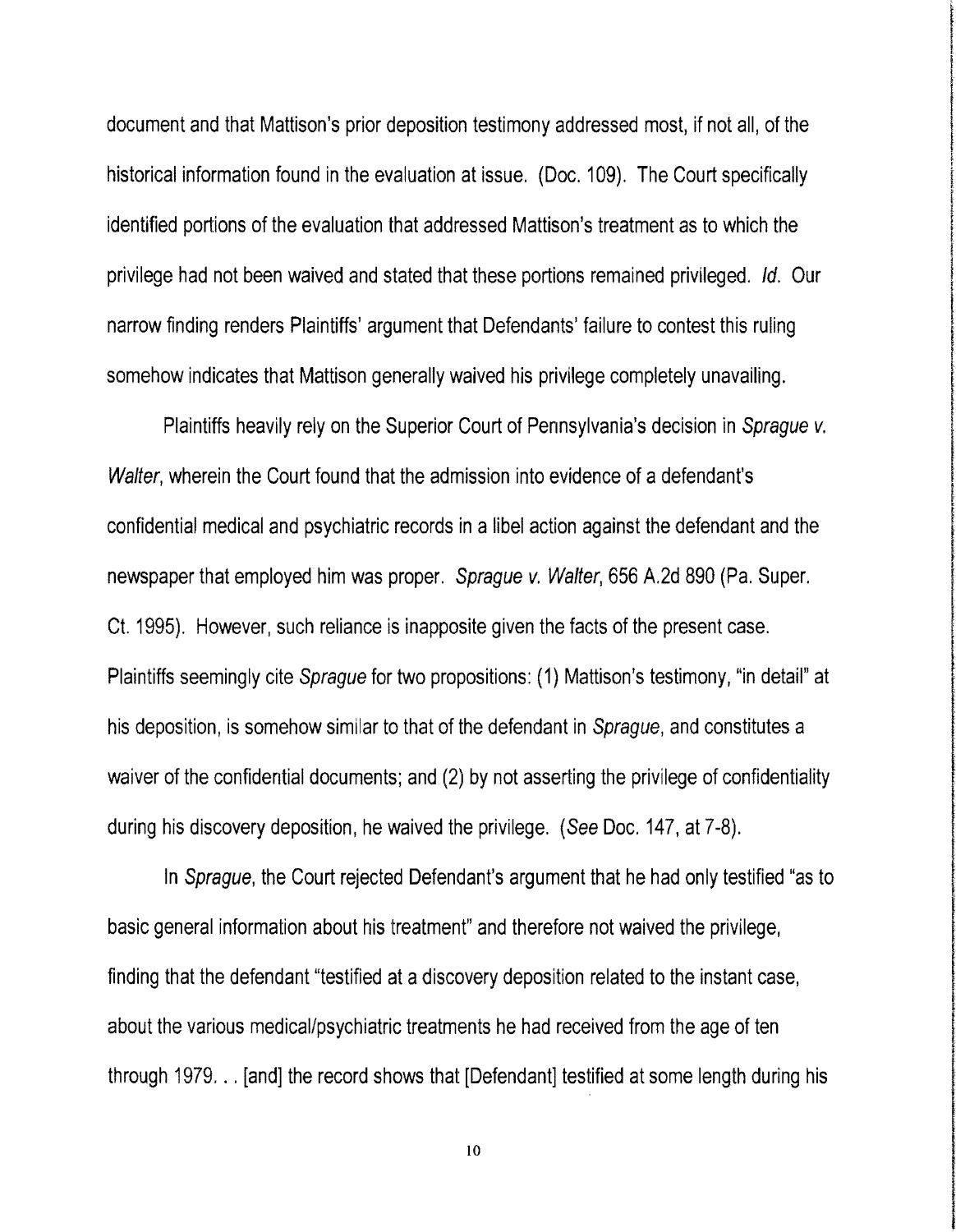deposition about many of the details of his treatment, including dates of treatment, reasons for seeking it, physicians seen, and diagnoses made." Sprague, 656 A.2d at 911. With respect to Plaintiffs' first argument, the facts here are significantly different. Mattison's deposition testimony demonstrates that, while he did testify in some detail as to the incident with Plaintiff B.J.S., his discussion of what occurred at DTA, including his treatment and diagnosis, is minimal and superficial at best. As a result, Plaintiffs' second argument that Mattison's failure to assert the privilege of confidentiality amounts to a waiver of his privilege is meritless. While "[a] privilege of non-disclosure must be asserted during a discovery proceeding or it will be waived", Sprague, 656 A.2d at 911 (citing Com. v. Kauffman, 605 A.2d 1243 (Pa. Super. 1992)), Mattison was not presented with asituation which would have necessitated that he invoke the privilege. Mattison was never asked about the specifics of his treatment, activities, or diagnosis at DTA, such as to elicit testimony with respect to these topics and to put him on notice that there was a need to assert the privilege. See Black's Law Dictionary (9th ed. 2009)(An implied waiver is "evidenced by a party's decisive, unequivocal conduct reasonably inferring the intent to waive. An implied waiver may arise where a person has pursued such acourse of conduct as to evidence an intention to waive a right, or where his conduct is inconsistent with any other intention than to waive it. Waiver may be inferred from conduct or acts putting one off his guard and leading him to believe that a right has been waived.")(lnternal citations omitted). With respect to Plaintiffs' argument that Mattison waived any privilege of confidentiality by

II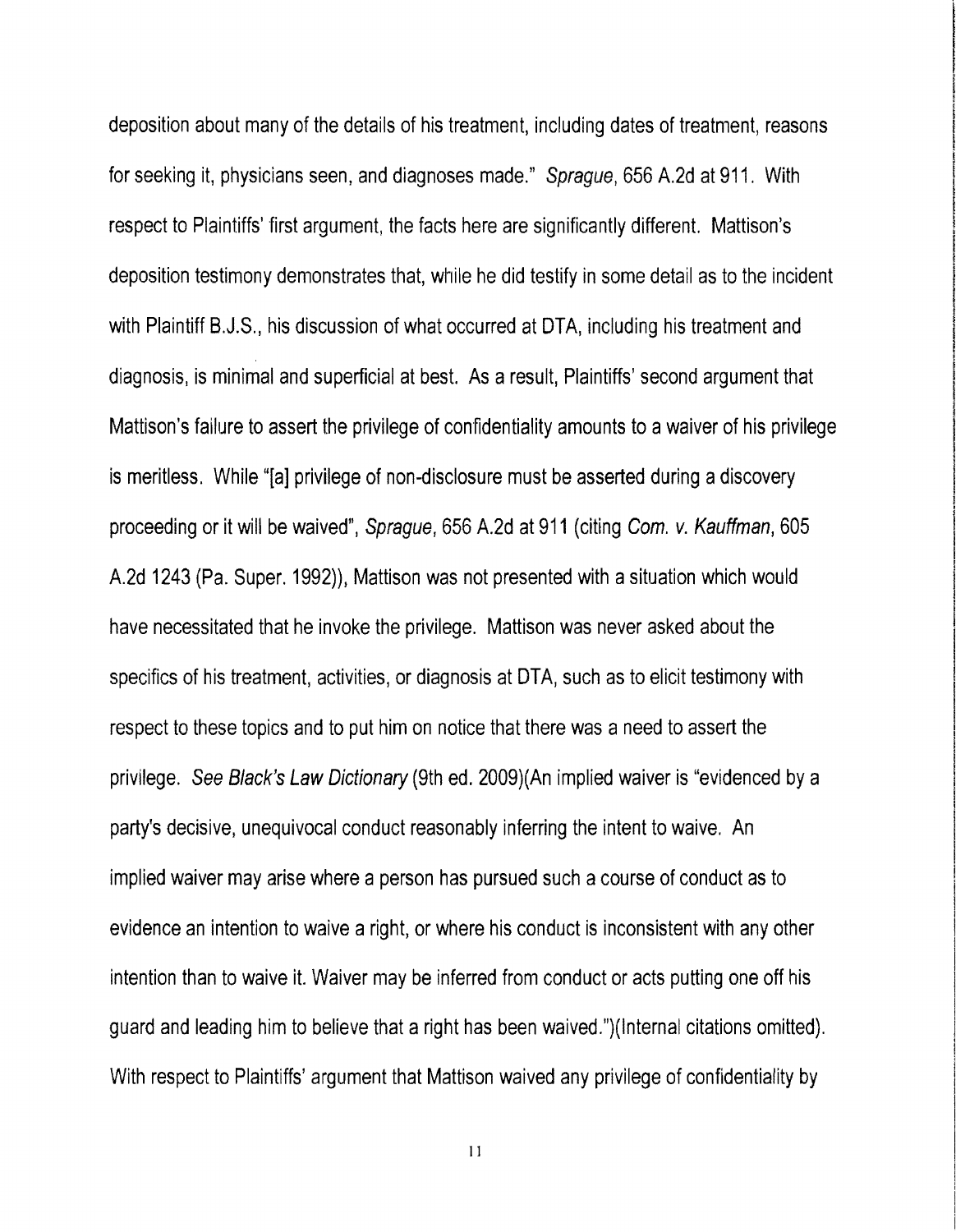not asserting it "when the Manifestation Determination Review ... was read into the record during the deposition of DTA employee Shelly Diggan" (Doc. 147, at 8), the same analysis applies. A review of the Manifestation Determination reveals no details of Mattison's treatment, activities, programs, or diagnosis while at DTA, only broadly referencing the fact that he is under the care of DTA and Alvin Weaver, and had previously been in the DTA program and discharged because he had "met all of [DTAIMLC]'s requirements to exit the residential program." (See Doc. 147, Ex. 2). Such broad and brief assertions, read into the record during another person's deposition, are grossly insufficient to put Mattison on notice such that his failure to assert the privilege amounts to awaiver that privilege.

Plaintiffs' argument that Mattison's failure to assert "any privilege of confidentiality when he testified . . . in his criminal hearing" is equally unavailing and this general principal has been expressly rejected by Pennsylvania state courts. See Christy, 749 A.2d at 559- 560 ("Here, [Defendant] has not executed a release and none of the statutory exceptions permit disclosure of his records. We see no basis in law or in logic for the proposition that a patient waives confidentiality to his or her mental health records simply because he or she admitted guilt in a juvenile proceeding.").

Plaintiffs' assertion that Mattison has put his mental state at issue because he "asserted the affirmative defense that he lacked the requisite 'malice or reckless indifference to any federally protected right of Plaintiffs' and did not 'otherwise meet the requirements of outrageousness, maliciousness, or recklessness needed to support an award of punitive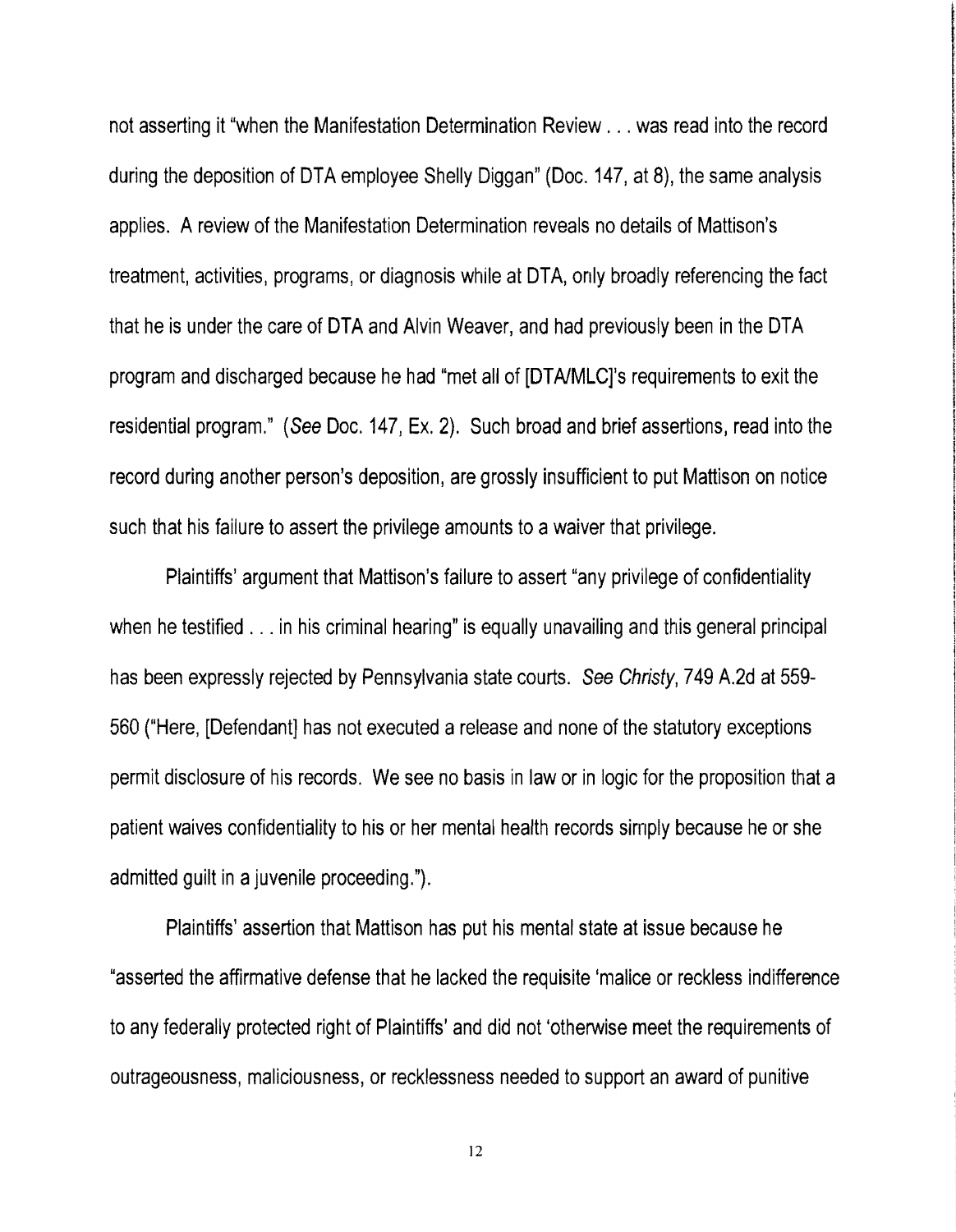damages'" as well as providing Anderson's October 25, 2010 evaluation as an expert report (Doc. 147, at 45) is tenuous at best. While Mattison does assert such an affirmative defense, on the state of the record thus far, we see no indication that Mattison's defense is an assertion of amental defect or infirmity that exonerates him or mitigates his conduct.

Consequently, to the extent that the opinions, observations, diagnosis, and treatment notes stated in the Psychological Evaluations, Psychiatric Evaluations, Neuropsychological Assessments, Psychological/Psychiatric Evaluations, and Case Notes and Summaries are not privileged under the federal psychotherapist-patient privilege and 42 PA. CONS. STAT. ANN. §5944, they are covered by the MHPA's broad protections, wherein the disclosure of any document "concerning persons in treatment," regardless of the contents of that document, is forbidden. $6$  In light of Hahnemann and its progeny, the Court will therefore not conduct an in camera inspection as we could have done so only having first determined that Mattison explicitly or impliedly waived his privilege such as to prevent him from invoking the protections of 42 PA. CONS. STAT. ANN. § 5944 and the MHPA.<sup>7</sup>

<sup>6</sup> With respect to Plaintiffs' contention that they are "seeking records maintained by DTA regarding Mattison which will likely reveal the extent of their knowledge and communications with Warrior Run and third parties regarding Mattison's history of repeated and dangerous behavior" (Doc. 147, at 10), we agree that correspondence between DTA and Warrior Run is presumptively relevant and may be discoverable if its contents is not otherwise privileged.

<sup>7</sup> Any review of the documents provided to the Court by DTA has been strictly limited to determining that the documents were in fact "documents concerning persons in treatment" and therefore subject to the protections of the MHPA.